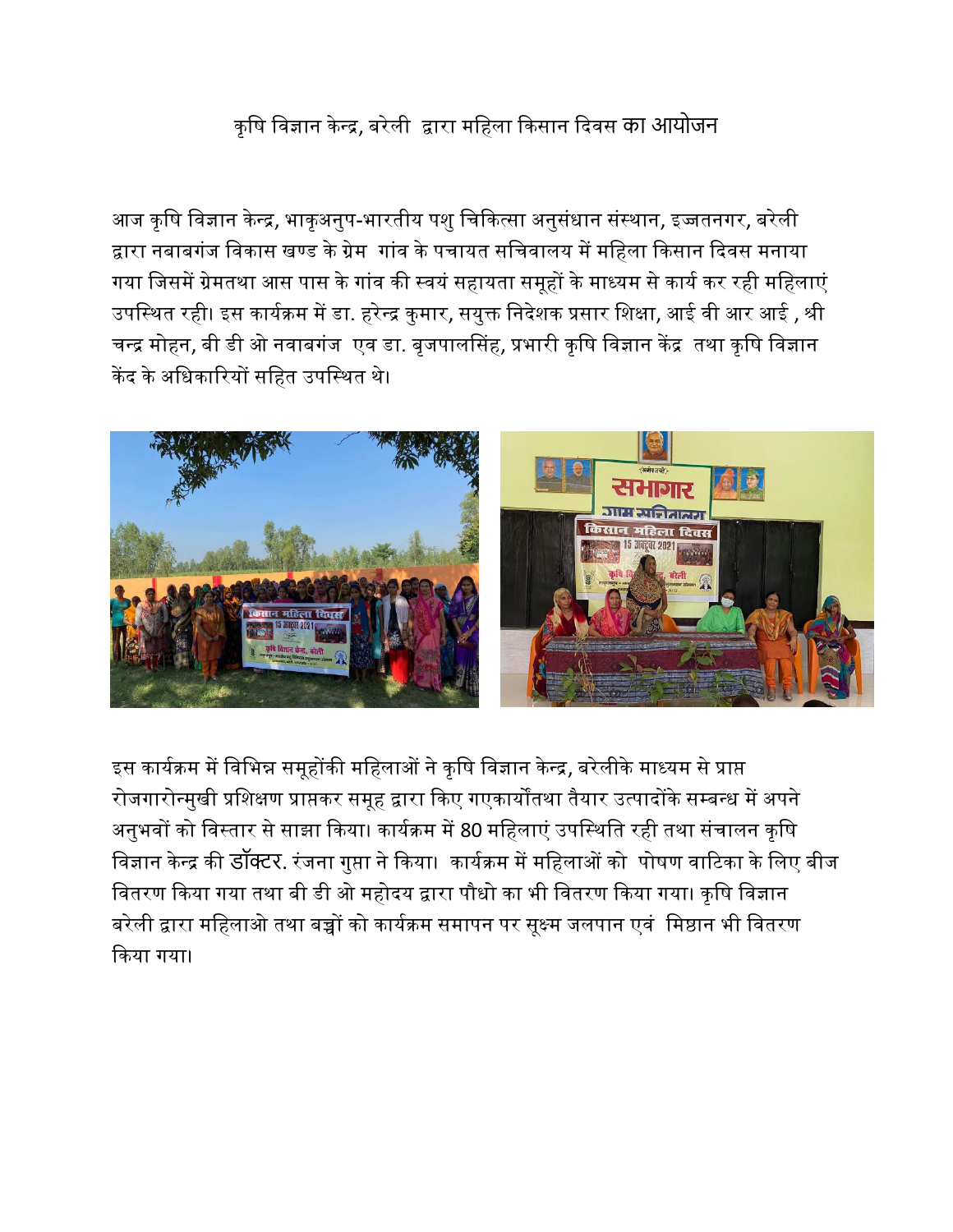**Information on celebration of events on Mahila Kisan Diwas**

**Name of SMD: \_\_\_\_\_\_\_\_\_\_\_\_\_\_\_\_\_\_\_\_\_\_\_\_**

**Half page write up on the event organized** 

| <b>Name</b><br><b>of</b><br><b>State</b>     | No.<br><b>Seminars organized</b><br>of<br>Institutes/ |                         | <b>Training</b><br>prog.<br>organized |                         | <b>Gosthis organized</b>  |                         | <b>Exhibitions organized</b> |                         | <b>Total</b>              |                         |                           |
|----------------------------------------------|-------------------------------------------------------|-------------------------|---------------------------------------|-------------------------|---------------------------|-------------------------|------------------------------|-------------------------|---------------------------|-------------------------|---------------------------|
|                                              | AUs<br>organized the<br>programme                     | No.<br>of<br>activities | No.<br>of<br>participants             | No.<br>of<br>activities | No.<br>of<br>participants | No.<br>of<br>activities | No.<br>of<br>participants    | No.<br>of<br>activities | No.<br>of<br>participants | No.<br>of<br>activities | No.<br>of<br>participants |
| A & N Island                                 |                                                       |                         |                                       |                         |                           |                         |                              |                         |                           |                         |                           |
| Andhra<br>Pradesh                            |                                                       |                         |                                       |                         |                           |                         |                              |                         |                           |                         |                           |
| Arunachal                                    |                                                       |                         |                                       |                         |                           |                         |                              |                         |                           |                         |                           |
| Pradesh                                      |                                                       |                         |                                       |                         |                           |                         |                              |                         |                           |                         |                           |
| Assam                                        |                                                       |                         |                                       |                         |                           |                         |                              |                         |                           |                         |                           |
| <b>Bihar</b>                                 |                                                       |                         |                                       |                         |                           |                         |                              |                         |                           |                         |                           |
| Chhattisgarh                                 |                                                       |                         |                                       |                         |                           |                         |                              |                         |                           |                         |                           |
| Delhi                                        |                                                       |                         |                                       |                         |                           |                         |                              |                         |                           |                         |                           |
| Goa                                          |                                                       |                         |                                       |                         |                           |                         |                              |                         |                           |                         |                           |
| Gujarat                                      |                                                       |                         |                                       |                         |                           |                         |                              |                         |                           |                         |                           |
| Haryana                                      |                                                       |                         |                                       |                         |                           |                         |                              |                         |                           |                         |                           |
| Himachal<br>Pradesh                          |                                                       |                         |                                       |                         |                           |                         |                              |                         |                           |                         |                           |
| $\overline{\mathcal{X}}$<br>Jammu<br>Kashmir |                                                       |                         |                                       |                         |                           |                         |                              |                         |                           |                         |                           |
| Jharkhand                                    |                                                       |                         |                                       |                         |                           |                         |                              |                         |                           |                         |                           |
| Karnataka                                    |                                                       |                         |                                       |                         |                           |                         |                              |                         |                           |                         |                           |
| Kerala                                       |                                                       |                         |                                       |                         |                           |                         |                              |                         |                           |                         |                           |
| Ladakh                                       |                                                       |                         |                                       |                         |                           |                         |                              |                         |                           |                         |                           |
| Lakshadweep                                  |                                                       |                         |                                       |                         |                           |                         |                              |                         |                           |                         |                           |
| Madhya<br>Pradesh                            |                                                       |                         |                                       |                         |                           |                         |                              |                         |                           |                         |                           |